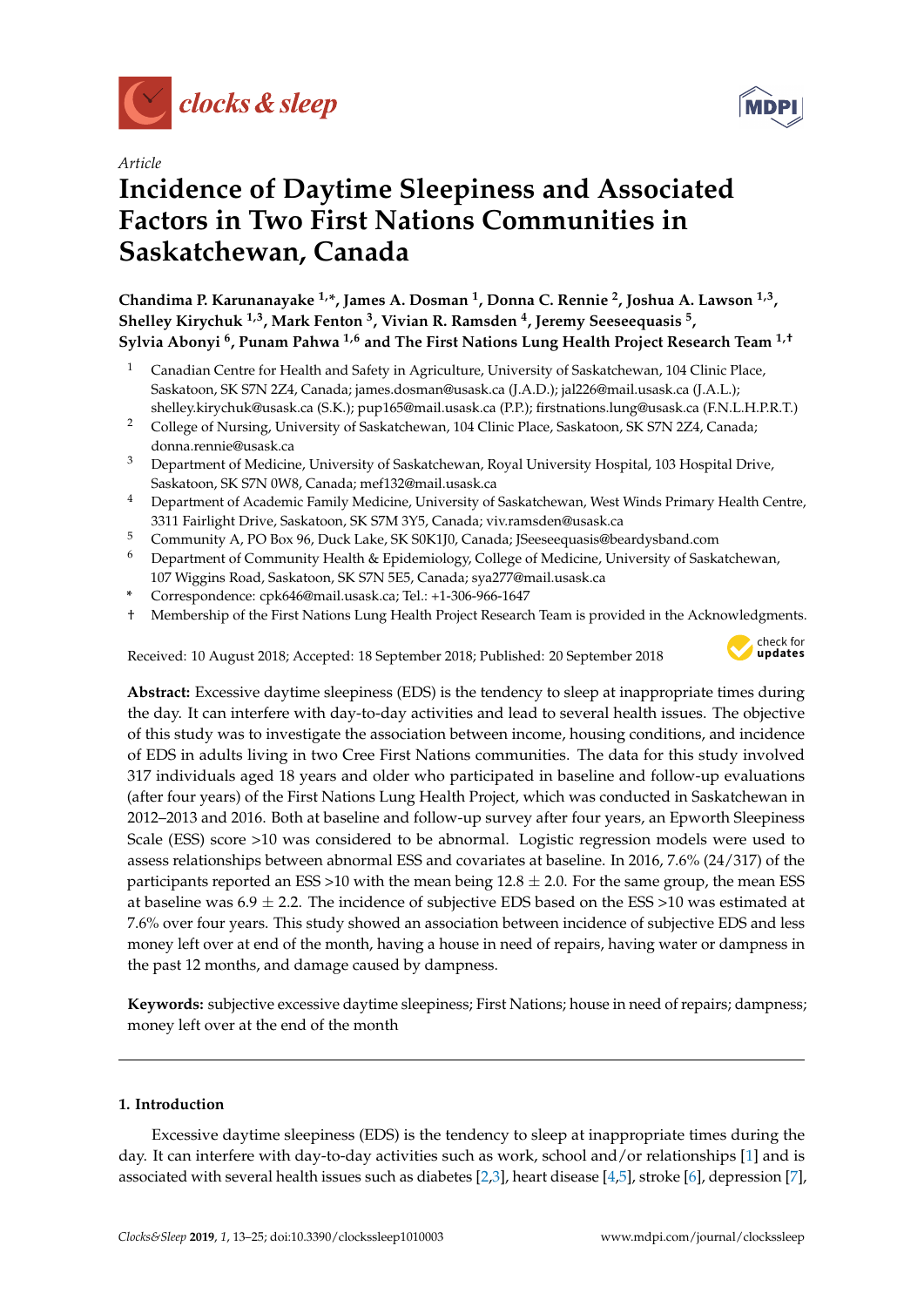and gastroesophageal reflux disease [\[8\]](#page-9-7). Motor vehicle accidents are the most dramatic consequence of EDS [\[9–](#page-9-8)[14\]](#page-10-0), with EDS accounting for 20% of total accidents. The prevalence of EDS in the general population varies from 9 to 28% [\[15\]](#page-10-1). Results from a pilot study reported subjective EDS prevalence to be 20.0% among rural Canadians [\[16\]](#page-10-2). Another study of rural Canadians reported the prevalence of subjective EDS was 15.9% in a population of adults (mean age 55 years) [\[17\]](#page-10-3). However, the prevalence of subjective EDS in two rural First Nations communities in Canada was reported to be 11% in a population of adults although younger than those in the rural population (mean age 35 years) [\[18\]](#page-10-4).

Socio-economic factors impact daytime sleepiness [\[19](#page-10-5)[,20\]](#page-10-6). Stringhini et al. [\[19\]](#page-10-5) showed that women with a low position in their occupation (mainly unskilled workers) have a higher risk of subjective EDS. There was clear evidence of individuals with a lower socioeconomic gradient reporting greater daytime sleepiness [\[20\]](#page-10-6).

Research has also shown that exposures to mold or dampness have been associated with adverse respiratory outcomes [\[21](#page-10-7)[–23\]](#page-10-8) and sleep problems [\[24](#page-10-9)[–26\]](#page-10-10) in both adults and children. In a study of adults living in England, participants living in damp buildings were more likely to report sleep disturbances [\[24\]](#page-10-9). In a study of Northern European adults, participants living in houses with reported signs of building dampness had a higher prevalence of insomnia and the association was strongest for floor dampness [\[25\]](#page-10-11). Two studies, one from Taiwan and one from Brazil, demonstrated an association between insomnia and EDS [\[27,](#page-10-12)[28\]](#page-10-13). A recent study using the baseline data from this study [\[18\]](#page-10-4) showed that a house in need of repairs, low annual household income and overcrowding were significantly associated with the prevalence of subjective EDS in First Nations communities.

To our knowledge, the association between socio-economic status including income, housing conditions, and incidence of subjective EDS in First Nations adults has not been investigated. Thus, this study aimed to investigate the association between income, housing conditions and incidence of subjective EDS in adults living in two First Nations communities.

### **2. Results**

Descriptive characteristics of the study population of 18 years and older (*n* = 317) can be found in Table [1.](#page-4-0) Of those who participated at baseline, the mean  $(\pm SD)$  age of men was 34.4  $(\pm 13.1)$  years and for women the mean age was  $37.0 \ (\pm 14.3)$  years. Twenty four percent of participants completed high school (Grade 12). Thirty one percent of participants were overweight and 36% were obese. Current smoking was present in 83.6%, ex-smoking in 6.9% and never smoking in 9.5% of participants. Loud snoring was reported by 16.1% of participants. In 2016, 7.6% (24/317) of participants reported an ESS > 10 with a mean subjective ESS of  $12.8 \pm 2.0$  (Male:  $13.2 \pm 2.4$ ; Female:  $12.4 \pm 1.6$ ). For the same group, the mean subjective ESS at baseline was  $6.9 \pm 2.2$  (Male:  $6.8 \pm 1.7$ ; Female:  $6.9 \pm 2.6$ ). The incidence of subjective EDS based on the ESS > 10 was estimated as 7.6% (Male: 7.9%; Female: 7.2%) over four years.

Certain baseline variables associated with the incidence of subjective EDS at  $p < 0.20$  were considered as candidate variables in the multivariable model [\[29\]](#page-10-14) and included chronic lung diseases, depression, money left over at the end of the month, having a house in need of repairs, water or dampness in the home in the past 12 months, damage caused by dampness, and mildew or moldy odor or musty smell. Table [2](#page-5-0) presents the results from the multivariable analysis. The multivariable analysis was divided into three models because of the possible relationship between having a house in need of repairs and the indices of home dampness.

After adjusting for age, sex, BMI, and smoking status at baseline, not having enough money left over at end of the month and house in need of minor repairs were significant predictors for the incidence of subjective EDS (Table [2—](#page-5-0)Model 1). Also, after adjusting for age, sex, BMI, and smoking status at baseline, not having enough money left over at end of the month and water or dampness in the home in the past 12 months were significant predictors for the development of subjective EDS (Table [2—](#page-5-0)Model 2). After adjusting for age, sex, BMI, smoking status and money left over at end of the month at baseline, damage caused by dampness was significant predictor for the development of subjective EDS (Table [2—](#page-5-0)Model 3).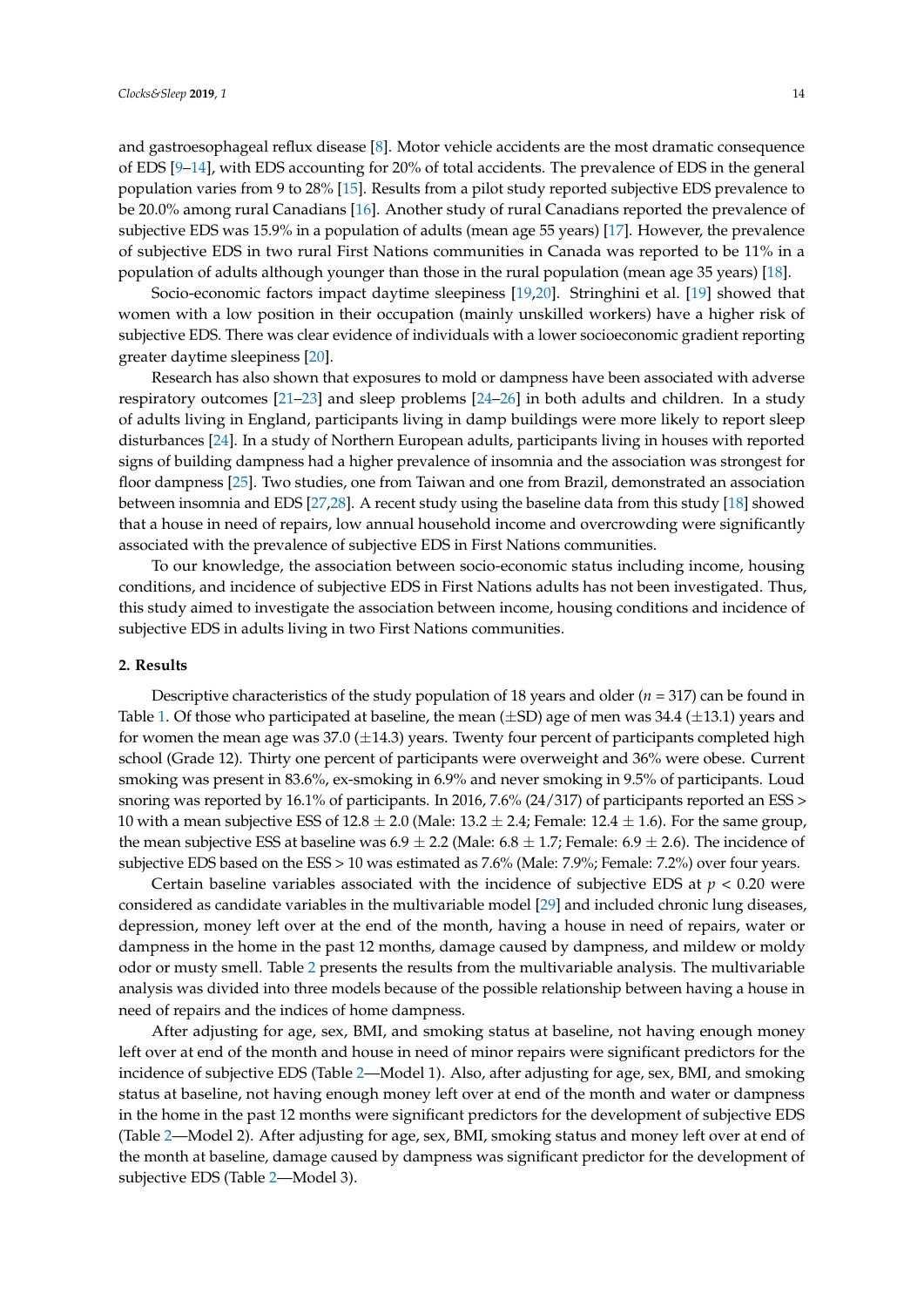#### *Clocks&Sleep* **2019**, *1* 15

**Table 1.** Univariable association between newly identified subjective EDS and demographic factors, co-morbid conditions, socio economic factors and housing environment.

| <b>Variables</b>                                 | Total $n$ (%) |             | Newly Diagnosed Subjective EDS    | $p$ Value | Crude OR (95% CI)     |
|--------------------------------------------------|---------------|-------------|-----------------------------------|-----------|-----------------------|
|                                                  |               | Yes $n$ (%) | No $n$ $\left(\frac{9}{6}\right)$ |           |                       |
| Demographics                                     |               |             |                                   |           |                       |
| <b>Sex</b>                                       |               |             |                                   |           |                       |
| Male                                             | 151 (47.6)    | 12(50.0)    | 139 (47.4)                        | 0.812     | 1.11(0.48, 2.55)      |
| Female                                           | 166 (52.4)    | 12(50.0)    | 154 (52.6)                        |           | 1.00                  |
| Age group                                        |               |             |                                   |           |                       |
| $18 - 35$ years                                  | 170 (53.6)    | 12(50.0)    | 158 (53.9)                        | 0.866     | 0.87(0.18, 4.32)      |
| 36-55 years                                      | 122(38.5)     | 10(41.7)    | 112 (38.2)                        | 0.976     | 1.02(0.20, 5.15)      |
| >55 years                                        | 25(7.9)       | 2(8.3)      | 23(7.8)                           |           | 1.00                  |
| <b>Education</b> level                           |               |             |                                   |           |                       |
| Less than high school                            | 156 (49.4)    | 14 (58.4)   | 142 (48.6)                        | 0.425     | 1.54(0.53, 4.41)      |
| Completed high school                            | 77 (24.4)     | 5(20.8)     | 72 (24.7)                         | 0.907     | 1.08(0.30, 3.93)      |
| Post-secondary (university/technical or some)    | 83 (26.2)     | 5(20.8)     | 78 (26.7)                         |           | 1.00                  |
| Marital status                                   |               |             |                                   |           |                       |
| Married/common law                               | 119 (39.0)    | 8(33.3)     | 111 (39.5)                        | 0.550     | 0.77(0.32, 1.83)      |
| Widowed/divorced/separated/single                | 186 (61.0)    | 16(66.7)    | 170 (60.5)                        |           | 1.00                  |
| Body mass index                                  |               |             |                                   |           |                       |
| Neither overweight nor obese                     | 102(31.1)     | 5(20.8)     | 97 (34.2)                         | 0.341     | 0.58(0.19, 1.77)      |
| Overweight                                       | 95 (30.9)     | 10(41.7)    | 85 (29.9)                         | 0.547     | 1.33(0.52, 3.39)      |
| Obese                                            | 111 (36.0)    | 9(31.5)     | 102(35.9)                         |           | 1.00                  |
| Home crowding status                             |               |             |                                   |           |                       |
| More than one person per room                    | 99 (32.6)     | 7(31.8)     | 92 (32.6)                         | 0.937     | 0.96(0.39, 2.41)      |
| One or less person per room                      | 205(67.4)     | 15(68.2)    | 190 (67.4)                        |           | 1.00                  |
| Alcohol consumption (5 or more drinks at a time) |               |             |                                   |           |                       |
| Never                                            | 61(19.3)      | 4(16.7)     | 57(19.5)                          | 0.675     | 0.78(0.24, 2.51)      |
| Occasionally                                     | 122 (38.6)    | 9(37.5)     | 113 (38.7)                        | 0.792     | 0.88(0.35, 2.34)      |
| Regularly                                        | 133(42.1)     | 11(45.8)    | 122(41.8)                         |           | 1.00                  |
| Smoking status                                   |               |             |                                   |           |                       |
| Current smoking                                  | 265 (83.6)    | 20(83.3)    | 245 (83.6)                        | 0.638     | $0.74$ $(0.20, 2.64)$ |
| Ex-smoker                                        | 22(6.9)       | 1(4.2)      | 21(7.2)                           | 0.482     | 0.43(0.04, 4.53)      |
| Never smoker                                     | 30(9.5)       | 3(12.5)     | 27(9.2)                           |           | 1.00                  |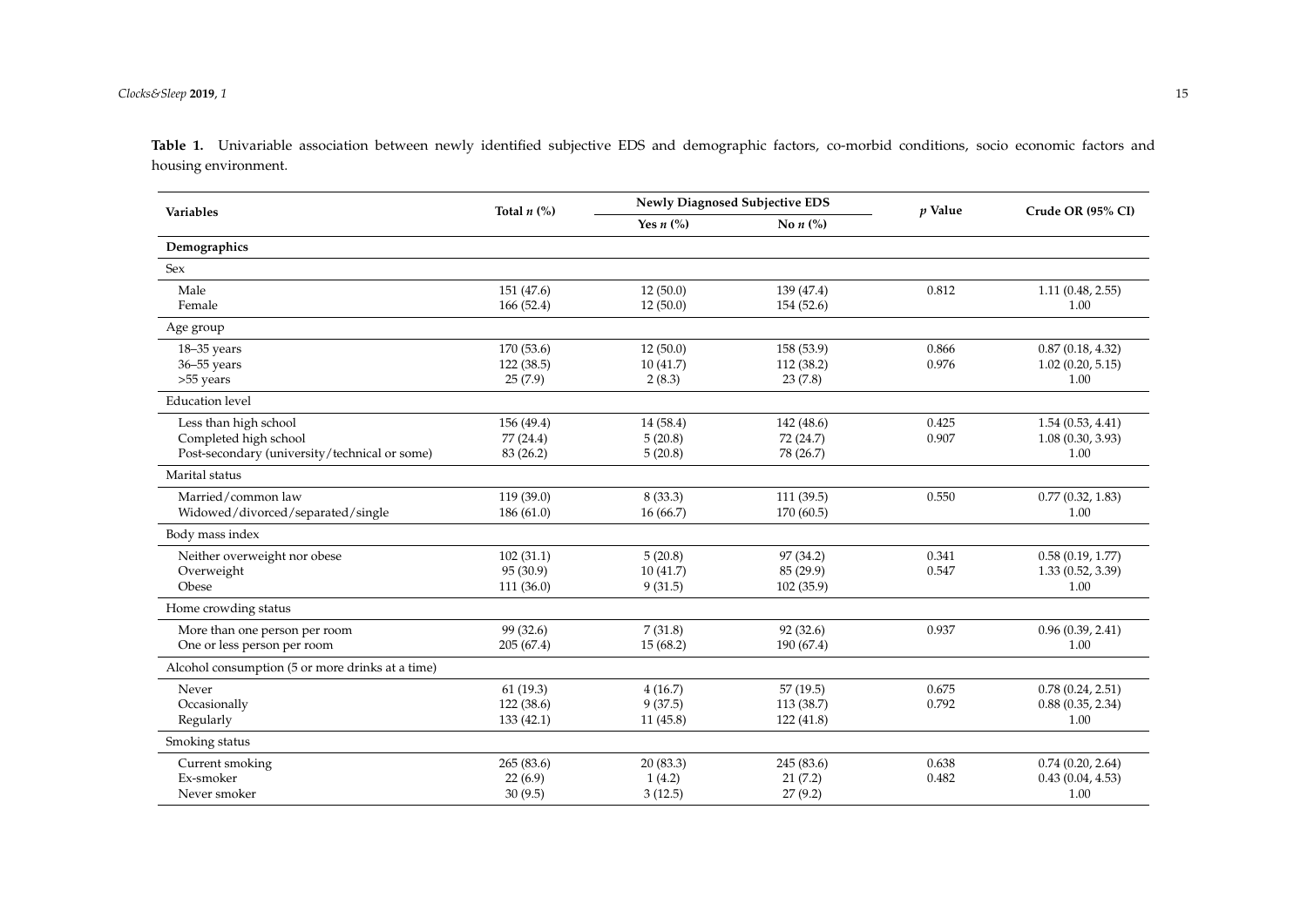| Variables                                                    | Total $n$ (%)           |                       | <b>Newly Diagnosed Subjective EDS</b> | $p$ Value | Crude OR (95% CI)        |
|--------------------------------------------------------------|-------------------------|-----------------------|---------------------------------------|-----------|--------------------------|
|                                                              |                         | Yes $n$ (%)           | No $n$ (%)                            |           |                          |
| <b>Employment Status</b>                                     |                         |                       |                                       |           |                          |
| Employed<br>(full-time/part-time/seasonally/self-employment) | 73 (23.1)               | 3(12.5)               | 70 (24.0)                             | 0.182     | 0.42(0.12, 1.49)         |
| Student (part-time/full-time)<br>Unemployed                  | 24(7.6)<br>219 (69.3)   | 1(4.2)<br>20 (83.3)   | 23(7.9)<br>199 (68.1)                 | 0.422     | 0.43(0.05, 3.37)<br>1.00 |
| Co-morbid conditions                                         |                         |                       |                                       |           |                          |
| Shortness of breath                                          |                         |                       |                                       |           |                          |
| Yes<br>$\rm No$                                              | 156 (49.2)<br>161(50.8) | 13 (54.2)<br>11(45.8) | 143 (48.8)<br>150(51.2)               | 0.607     | 1.24(0.54, 2.83)<br>1.00 |
| Loud snoring                                                 |                         |                       |                                       |           |                          |
| Yes<br>No                                                    | 51(16.1)<br>265 (83.9)  | 3(12.5)<br>21 (87.5)  | 48 (16.4)<br>244 (75.4)               | 0.163     | 0.73(0.21, 2.55)<br>1.00 |
| Ever Dr. said                                                |                         |                       |                                       |           |                          |
| Chronic lung diseases *                                      |                         |                       |                                       |           |                          |
| Yes<br>No                                                    | 81 (25.6)<br>236 (74.4) | 9(37.5)<br>15(62.2)   | 72 (24.8)<br>221 (75.2)               | 0.163     | 1.84(0.78, 4.35)<br>1.00 |
| Sinus trouble                                                |                         |                       |                                       |           |                          |
| Yes<br>$\rm No$                                              | 85 (30.8)<br>191 (69.2) | 7(31.8)<br>15(68.2)   | 78 (30.7)<br>176 (69.3)               | 0.908     | 1.05(0.43, 2.58)<br>1.00 |
| Heart problem                                                |                         |                       |                                       |           |                          |
| Yes<br>$\rm No$                                              | 25(8.1)<br>283 (91.9)   | 1(4.2)<br>23 (95.8)   | 24(8.5)<br>260 (91.5)                 | 0.456     | 0.47(0.07, 3.39)<br>1.00 |
| Tuberculosis                                                 |                         |                       |                                       |           |                          |
| Yes<br>No                                                    | 24(8.9)<br>246 (91.1)   | 1(4.5)<br>21(95.5)    | 23(9.3)<br>225 (90.7)                 | 0.469     | 0.47(0.06, 3.65)<br>1.00 |
| Attack of bronchitis                                         |                         |                       |                                       |           |                          |
| Yes<br>$\rm No$                                              | 81 (29.9)<br>190 (70.1) | 5(22.7)<br>17(77.3)   | 76 (30.5)<br>173 (69.5)               | 0.444     | 0.67(0.24, 1.86)<br>1.00 |
| Asthma                                                       |                         |                       |                                       |           |                          |
| Yes<br>No                                                    | 47(14.8)<br>270 (85.2)  | 4(16.7)<br>20(83.3)   | 43 (14.7)<br>250 (85.3)               | 0.794     | 1.16(0.38, 3.57)<br>1.00 |
| Diabetes                                                     |                         |                       |                                       |           |                          |
| Yes<br>No                                                    | 42(13.8)<br>263 (86.2)  | 5(20.8)<br>19 (79.2)  | 37(13.2)<br>244 (86.8)                | 0.310     | 1.74(0.60, 5.04)<br>1.00 |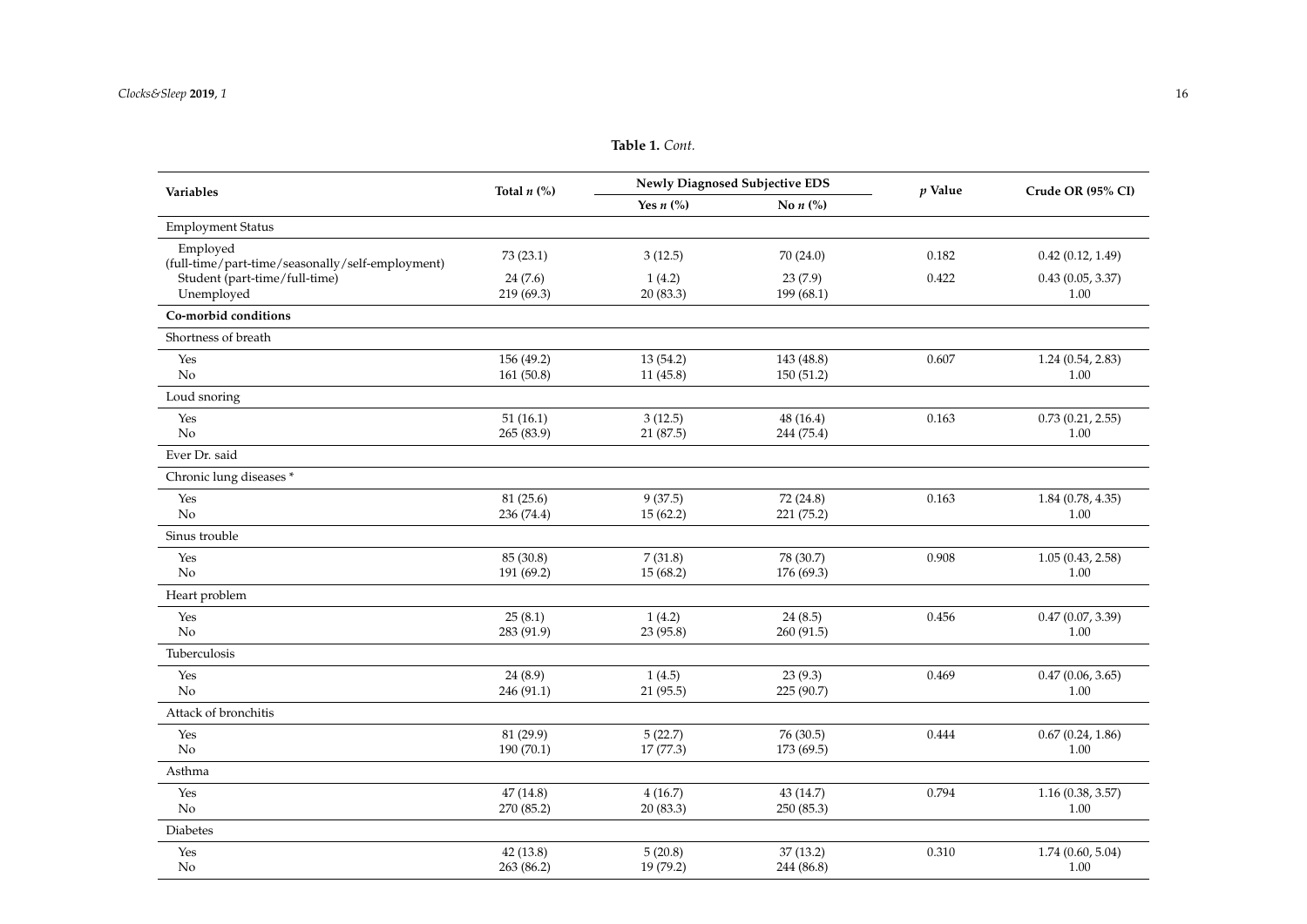**Table 1.** *Cont.*

| Variables                                    | Total $n$ (%) |                           | <b>Newly Diagnosed Subjective EDS</b> | $p$ Value | Crude OR (95% CI)  |  |
|----------------------------------------------|---------------|---------------------------|---------------------------------------|-----------|--------------------|--|
|                                              |               | Yes $n$ (%)<br>No $n$ (%) |                                       |           |                    |  |
| Depression                                   |               |                           |                                       |           |                    |  |
| Yes                                          | 61(19.9)      | 7(29.2)                   | 54 (19.1)                             | 0.238     | 1.75(0.69, 4.42)   |  |
| No                                           | 246 (80.1)    | 17(70.8)                  | 229 (80.9)                            |           | 1.00               |  |
| Ear infection                                |               |                           |                                       |           |                    |  |
| Yes                                          | 44 (14.1)     | 4(16.7)                   | 40 (13.9)                             | 0.716     | 1.24(0.39, 3.88)   |  |
| No                                           | 268 (85.9)    | 20 (83.3)                 | 248 (86.1)                            |           | 1.00               |  |
| Heart burn/Stomach Reflex                    |               |                           |                                       |           |                    |  |
| Yes                                          | 50(16.0)      | 5(21.7)                   | 45(15.5)                              | 0.440     | 1.51(0.53, 4.31)   |  |
| No                                           | 263(84.0)     | 18 (78.3)                 | 253 (84.5)                            |           | 1.00               |  |
| Socio-economic factors                       |               |                           |                                       |           |                    |  |
| Money left over at the end of month          |               |                           |                                       |           |                    |  |
| Not enough money                             | 156 (51.7)    | 17(77.3)                  | 139 (49.6)                            | 0.072     | 3.09 (0.91, 10.57) |  |
| Just enough money                            | 67(22.2)      | 2(9.1)                    | 65(23.2)                              | 0.784     | 0.78(0.13, 4.60)   |  |
| Some money                                   | 79 (26.1)     | 3(13.6)                   | 76 (27.1)                             |           | 1.00               |  |
| <b>Housing conditions</b>                    |               |                           |                                       |           |                    |  |
| House in need of repairs                     |               |                           |                                       |           |                    |  |
| Yes (major repair)                           | 123 (41.4)    | 10(45.5)                  | 113(41.1)                             | 0.086     | 3.86 (0.83, 18.04) |  |
| Yes (minor repair)                           | 85 (28.6)     | 10(45.5)                  | 75 (27.3)                             | 0.026     | 5.82 (1.23, 27.52) |  |
| No (only regular maintenance)                | 89 (30.0)     | 2(9.1)                    | 87 (31.6)                             |           | 1.00               |  |
| In past 12 months, water or dampness in home |               |                           |                                       |           |                    |  |
| Yes                                          | 182 (63.4)    | 18(85.7)                  | 164(61.7)                             | 0.035     | 3.73 (1.10, 12.66) |  |
| No                                           | 106 (36.6)    | 3(14.3)                   | 102 (38.3)                            |           | 1.00               |  |
| Damage caused by dampness                    |               |                           |                                       |           |                    |  |
| Yes                                          | 153 (48.3)    | 16(66.7)                  | 137 (46.8)                            | 0.061     | 2.28 (0.96, 5.39)  |  |
| No                                           | 164 (51.7)    | 8(33.3)                   | 156(53.2)                             |           | 1.00               |  |
| Mildew/moldy odor or musty smell             |               |                           |                                       |           |                    |  |
| Yes                                          | 153 (53.9)    | 16(72.7)                  | 137 (52.3)                            | 0.075     | 2.43 (0.91, 6.46)  |  |
| No                                           | 131 (46.1)    | 6(27.3)                   | 125 (47.7)                            |           | 1.00               |  |
| Signs of mold or mildew in home              |               |                           |                                       |           |                    |  |
| Yes                                          | 133 (48.0)    | 12(57.1)                  | 121 (47.3)                            | 0.385     | 1.49(0.61, 3.66)   |  |
| No                                           | 144 (52.0)    | 9(42.9)                   | 135(52.7)                             |           | 1.00               |  |

<span id="page-4-0"></span>\* We used the term "chronic lung diseases" to include one or more of emphysema, chronic bronchitis, chronic cough/chronic phlegm and COPD.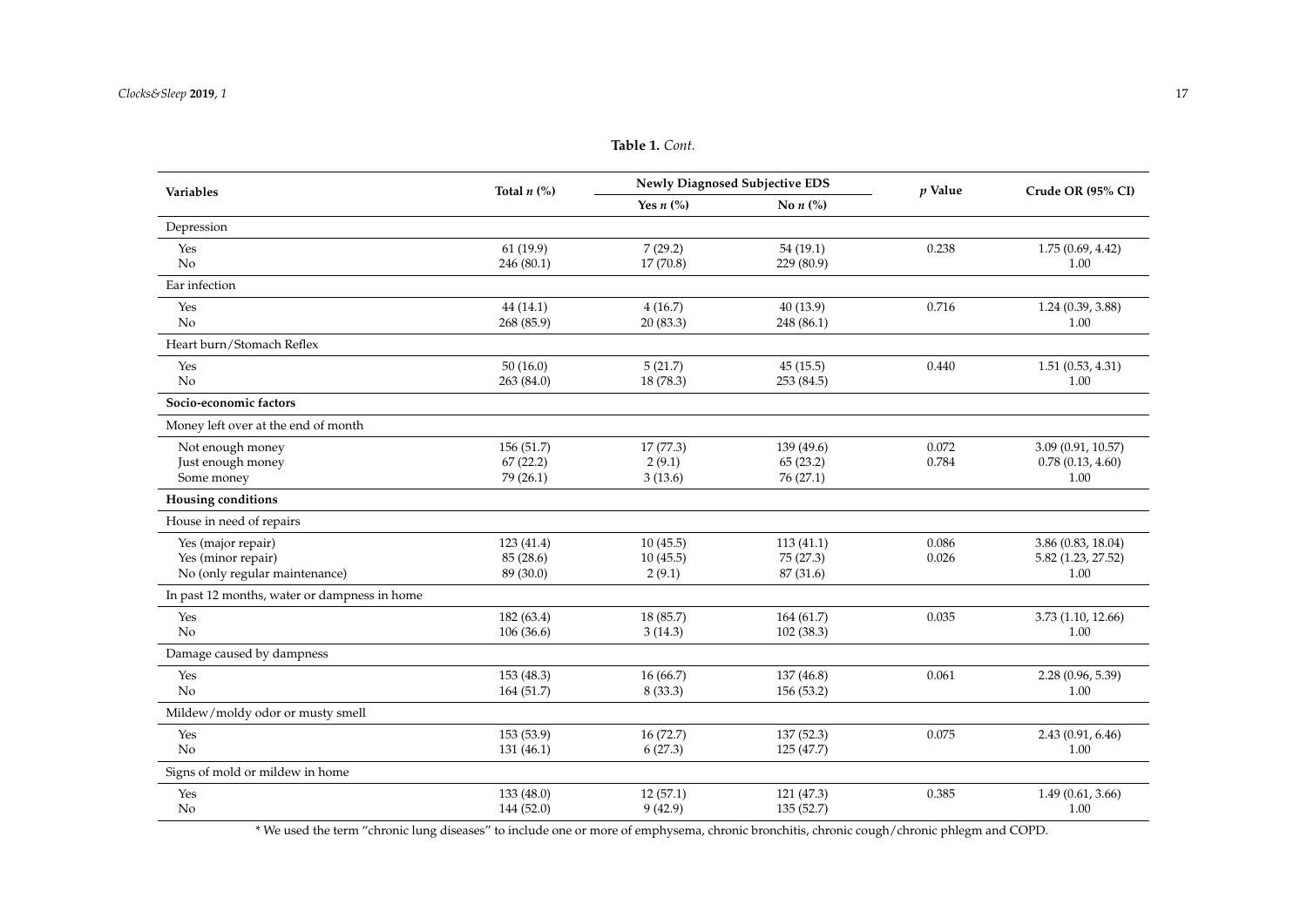|                                                                           | Model 1 <sup>+</sup>                            |                | Model 2 <sup>+</sup>                           |                | Model 3 <sup>t</sup>                      |                |
|---------------------------------------------------------------------------|-------------------------------------------------|----------------|------------------------------------------------|----------------|-------------------------------------------|----------------|
|                                                                           | <b>Adjusted OR</b><br>$(95\% \text{ CI})$       | $p$ Value      | <b>Adjusted OR</b><br>$(95\% \text{ CI})$      | $p$ Value      | <b>Adjusted OR</b><br>$(95\% \text{ CI})$ | $p$ Value      |
| Socio-economic factors                                                    |                                                 |                |                                                |                |                                           |                |
| Money left over at the end of month                                       |                                                 |                |                                                |                |                                           |                |
| Not enough money<br>Just enough money<br>Some money                       | 3.83(1.02, 14.43)<br>0.85(0.13, 5.63)<br>1.00   | 0.047<br>0.873 | 4.62 (1.11, 19.32)<br>1.08(0.16, 7.43)<br>1.00 | 0.036<br>0.937 | 3.32 (0.93, 11.79)<br>0.69(0.12, 4.12)    | 0.064<br>0.684 |
| <b>Housing conditions</b>                                                 |                                                 |                |                                                |                |                                           |                |
| House in need of repairs                                                  |                                                 |                |                                                |                |                                           |                |
| Yes (major repair)<br>Yes (minor repair)<br>No (only regular maintenance) | 4.47(0.86, 23.14)<br>5.72 (1.10, 29.73)<br>1.00 | 0.074<br>0.038 |                                                |                |                                           |                |
| In past 12 months, water or<br>dampness in home                           |                                                 |                |                                                |                |                                           |                |
| Yes<br>No                                                                 |                                                 |                | 3.54 (1.02, 12.22)<br>1.00                     | 0.046          |                                           |                |
| Damage caused by dampness                                                 |                                                 |                |                                                |                |                                           |                |
| Yes<br>No                                                                 |                                                 |                |                                                |                | 2.79(1.02, 7.65)<br>1.00                  | 0.046          |

**Table 2.** Multivariable association between newly identified subjective daytime sleepiness and risk factors.

<span id="page-5-0"></span>† Results are presented as adjusted odds ratios (OR) and 95% confidence intervals (95% CI). Adjusted for age, sex, body mass index, smoking status, and variables in the table. Correlation between dampness and repair is 0.356 (Spearman's rho), and correlation between damage caused by dampness and repair is 0.444 and moderately correlated. Correlation between dampness and damage caused by dampness is 0.612 and highly correlated.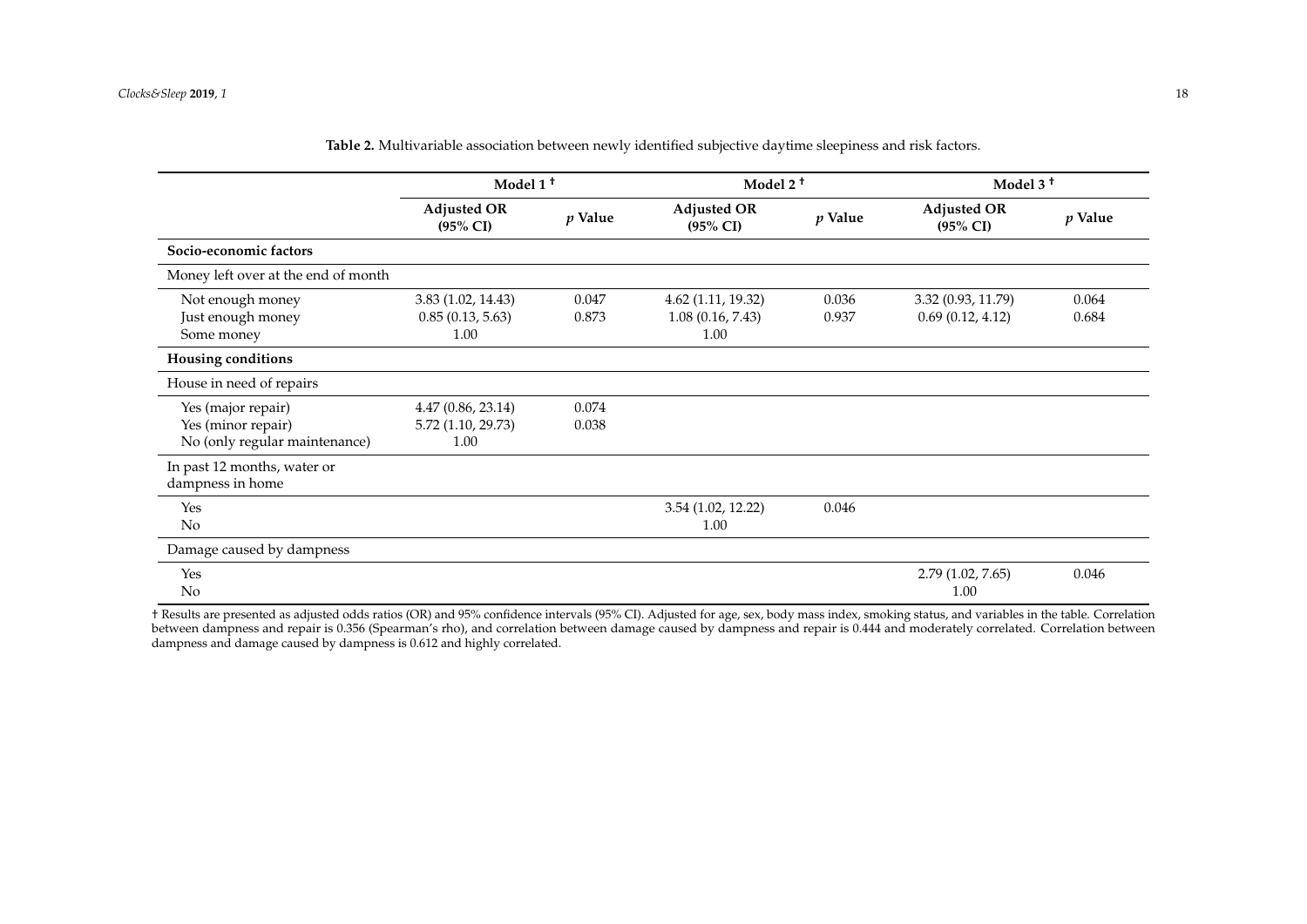### **3. Discussion**

The four-year incidence of subjective EDS in these two First Nations communities was found to be 7.6%. Not having enough money left over at end of the month, having a house in need of repairs, water or dampness in the home in the past 12 months, and damage caused by dampness were the main predictors of new cases of subjective EDS four years later.

Poor housing is a major concern in First Nations communities in Canada [\[30](#page-11-0)[,31\]](#page-11-1). According to the 2016 Canada Census, one quarter (24.2%) of First Nations people lived in a dwelling that was in need of major repairs and 31.8% lived in dwellings that were in need of minor repairs. In 2016, 23.1% of First Nations people lived in crowded homes [\[30\]](#page-11-0). In this study, 41.4% of the participants lived in a dwelling that was in need of major repairs and 32.6% of the participants lived in crowded homes. In an earlier Canadian study with two other First Nations communities, First Nations' houses were shown to be crowded with poor ventilation and the presence of mold [\[32\]](#page-11-2).

According to the 2011 National Household Survey, the overall median income of First Nations participants was \$23,600, and the median income for those with post-secondary qualifications was \$33,100 [\[33\]](#page-11-3). Many First Nations people live well below the poverty line [\[34\]](#page-11-4). In the current study, 51.7% of the participants reported that they do not have enough money left over at the end of the month. Furthermore, those who did not have enough money left over at the end of the month or those who lived in a house in need of minor repairs also had a higher incidence of subjective EDS. Financial stress due to lack of work and poor health status can lead to insomnia [\[35,](#page-11-5)[36\]](#page-11-6). Previous studies have shown financial stress and low income have been associated with subjective EDS [\[18,](#page-10-4)[37\]](#page-11-7).

The domestic environment of people living in poverty can lead to less than optimal sleep quality [\[38\]](#page-11-8). For example, poorly controlled temperature or high humidity can cause sleep deprivation [\[39\]](#page-11-9). People living in crowded homes where poverty also exists often need to share their meals and beds to sleep. Going to bed hungry or not having enough space for sleeping effects the quality of sleep, and the lack of sleep quality could lead to sleepiness during the day.

In the current study, water or dampness in home during the past 12 months and damage caused by dampness were associated with the incidence of subjective EDS. In previous studies mold and dampness have been shown to be related to insomnia [\[24](#page-10-9)[–26\]](#page-10-10) and additionally, insomnia can lead to subjective EDS [\[40\]](#page-11-10). One possible mechanism that could explain the association between insomnia and building dampness is that building dampness can increase the emission of volatile organic compounds, impair air quality, dry mucous membranes, leading to sensory perceptions of worsening sleep quality [\[25\]](#page-10-11). Another mechanism that could explain this association is that dampness can cause nasal mucosal swelling and inflammation which could lead to impaired sleep quality [\[25\]](#page-10-11). The findings in this study were further supported by a study involving German children [\[26\]](#page-10-10) in which exposure to visible mold or dampness in the home was observed increase the risk of insomnia related symptoms. It is possible that mold and home dampness could result in subjective EDS, both as a result of sleep deprivation due to insomnia, and/or due to irritation of the mucous membranes of the nose and oropharynx.

### *Limitations of the Study*

This study had sample size of 317 and a less than optimal follow-up rate (45.2%). There were no differences in age and body mass index between follow-up and lost to follow-up participants. But, a significantly higher proportion of male participants were lost to follow-up. According to the Canadian Census of 2016 [\[41,](#page-11-11)[42\]](#page-11-12), the participants were not representative of the general population of these communities. There were more females and younger people who participated in the study and therefore, results cannot be generalized to populations of these communities. There were several major limitations of this study. Sleep status was measured subjectively by the Epworth Sleepiness Scale (ESS). There are differences between subjective (ESS) and objective sleepiness (e.g., multiple sleep latency test (MSLT)) measures. The ESS and MLST assess distinct aspects of sleepiness [\[43\]](#page-11-13). The ESS captured a subject's self-reported level of sleep tendency in particular situation, on the other hand, MSLT used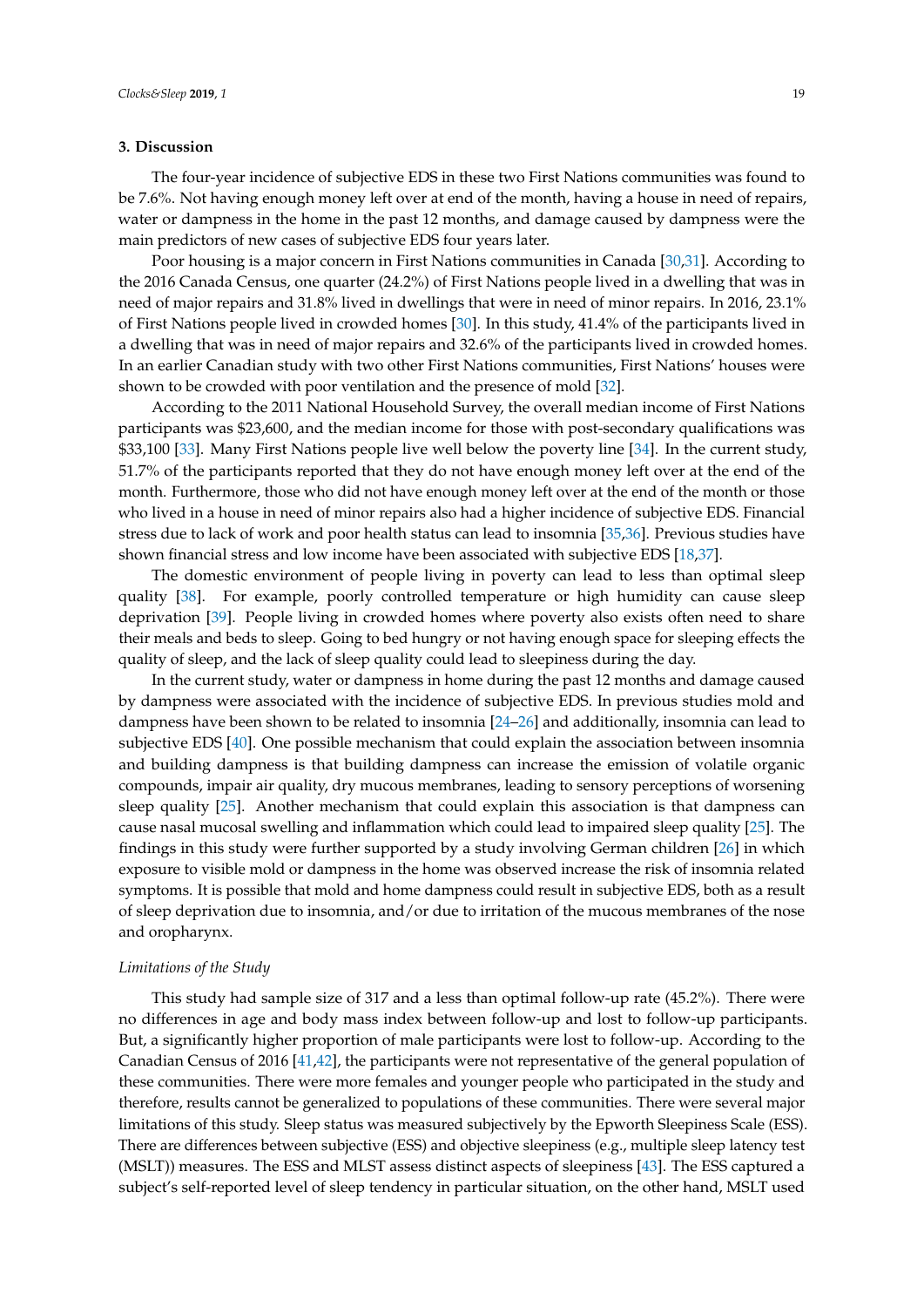physiological data to assess the rate of falling asleep in an environment that is considered to be most suitable for sleep [\[43\]](#page-11-13). Another major limitation was that major sleep variables such as sleep duration, sleep disorders (as sleep-disordered breathing or insomnia), or the use of psychotropic drugs affecting sleep were not collected in this study. The measures of dampness and mold were self-reported and require objective confirmation. Lastly, although residents were living in the same community at both require objective confirmation. Lastly, although residents were living in the same community at both the sum of the same community at both time participants were the same community at both time points, there was a possibility that the participants were not living in the same home at the time of the second data collection. However, many of the homes of study participants were in need of major repairs. Thus, results should be interpreted with these limitations in mind. in mind. in the same home at the same possibility that the participation were not if the same home at the th

### **4. Materials and Methods 4. Materials and Methods**

## *4.1. Study Sample 4.1. Study Sample*

The data for this study came from the baseline assessments and follow-up evaluations (after The data for this study came from the baseline assessments and follow-up evaluations (after 4 4 years) as part of the First Nations Lung Health Project (FNLHP) conducted in two Cree First Nations years) as part of the First Nations Lung Health Project (FNLHP) conducted in two Cree First Nations communities (Community A and Community B) in Saskatchewan in 2012–2013 [\[44\]](#page-11-14) and 2016. The communities (Community A and Community B) in Saskatchewan in 2012–2013 [44] and 2016. The original purpose of the FNLHP was to examine the predictors of respiratory health in First Nations original purpose of the FNLHP was to examine the predictors of respiratory health in First Nations populations and the investigation of sleep was a secondary consideration. There were 874 individuals populations and the investigation of sleep was a secondary consideration. There were 874 individuals who participated in the baseline survey and 839 who participated in a follow-up survey. The follow-up who participated in the baseline survey and 839 who participated in a follow-up survey. The followrate of those who participated at baseline and in the follow-up survey was 45.2% (395/874). A questionnaire was interviewer-administered to adult participants. Of those, 385 of them were aged questionnaire was interviewer-administered to adult participants. Of those, 385 of them were aged 18 years and older. Data for subjective EDS were not available for 27 individuals at either baseline, 18 years and older. Data for subjective EDS were not available for 27 individuals at either baseline, follow-up, or both. There were 41 individuals who had been identified as current cases of subjective follow-up, or both. There were 41 individuals who had been identified as current cases of subjective EDS at baseline. The prevalence of subjective EDS was 10.6% (41/385). After removing those cases EDS at baseline. The prevalence of subjective EDS was 10.6% (41/385). After removing those cases (current cases and those lost to follow-up,  $n = 68$ ), there were 317 individuals with no report of subjective EDS at baseline and who had participated in the follow-up questionnaire (Figure [1\)](#page-7-0). The subjective EDS at baseline and who had participated in the follow-up questionnaire (Figure 1). The study was approved by the University of Saskatchewan's Biomedical Research Ethics Board (Certificate study was approved by the University of Saskatchewan's Biomedical Research Ethics Board Stady was approved by the University of Saskatcheward's Biomedical Research Entitled (Certificate No. Bio #12-89) and adhered to all of the criteria outlined in Chapter 9 entitled Research Involving the First Nations, Inuit, and Metis Peoples of Canada found in the Tri-Council Policy Statement: Ethical Conduct for Research Involving Humans [\[45\]](#page-11-15). Written consent was obtained from all participants. all participants.  $I_{\text{E}}$  is  $I_{\text{E}}$  and a first to an of the Chiefia butthed in Chapter  $\theta$  chinned research involving  $\theta$ 

<span id="page-7-0"></span>

**Figure 1***.* Study Sample. **Figure 1.** Study Sample.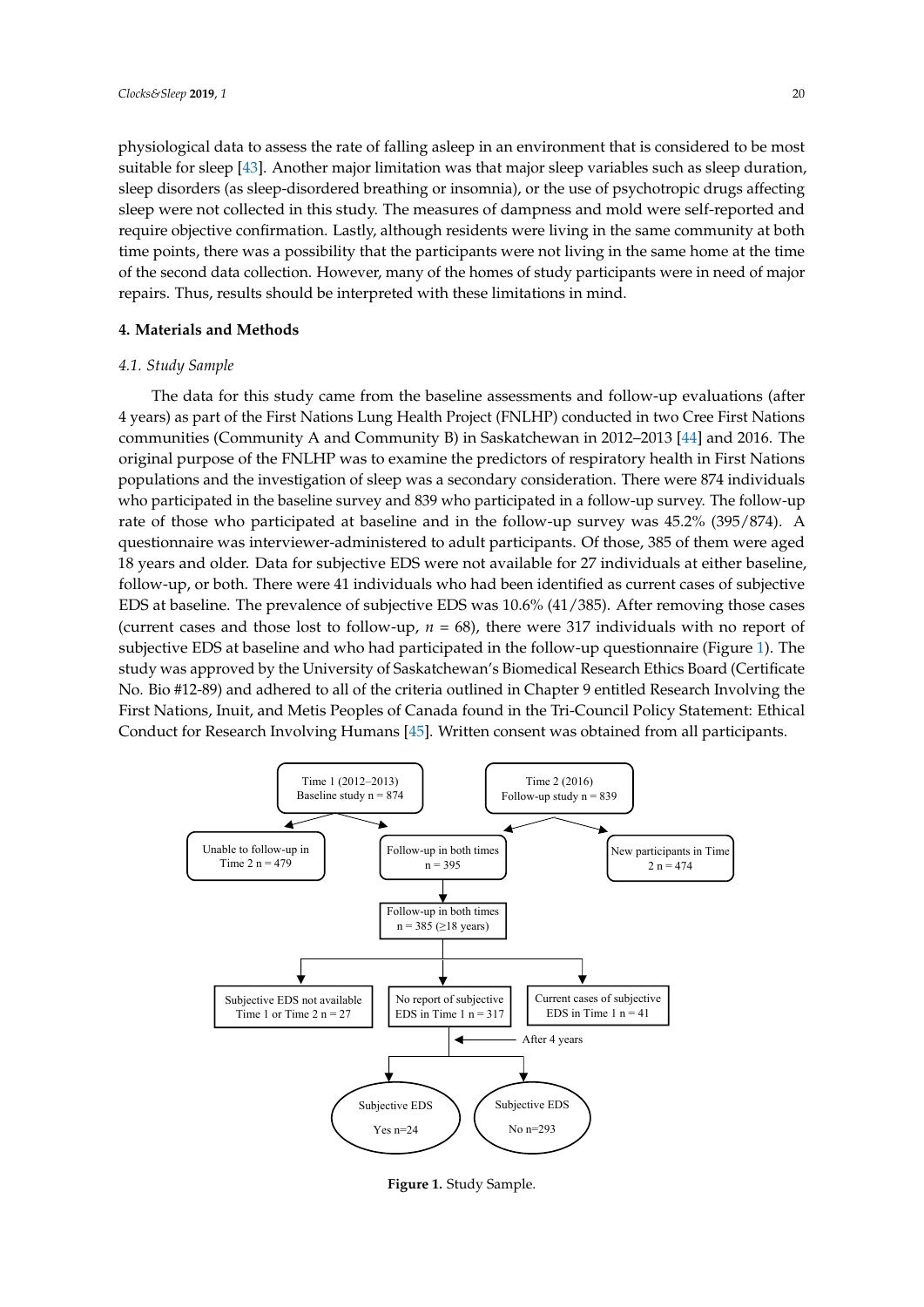### *4.2. Data Collection*

Trained community research assistants conducted the baseline and the follow-up interviews at both time points. Adults 18 years and older were invited to the Community Health Centre to complete the interviewer-administered questionnaires and clinical assessments. This manuscript is based on the data from the questionnaire assessments. The Epworth Sleepiness Scale (ESS) [\[46–](#page-11-16)[49\]](#page-12-0) questionnaire was used to assess the degree of EDS. The ESS has not been validated in Australian Indigenous populations [\[50\]](#page-12-1) or Canadian Indigenous populations. An ESS score >10 [\[17](#page-10-3)[,46\]](#page-11-16) was considered to be abnormal and was used to identify a case of subjective EDS at both at baseline and at the four-year follow-up. Independent variables of interest at baseline were self-reported age, sex, body mass index (BMI), education level, marital status, smoking status, alcohol consumption and employment status. "Doctor ever diagnosed" conditions included sinus trouble, heart problem, heart attack, tuberculosis, attack of bronchitis, emphysema, chronic bronchitis, COPD, asthma, diabetes, and depression. Other factors obtained through the questionnaire included respiratory symptoms such as chronic cough, chronic phlegm, shortness of breath (SOB), loud snoring, and money left over at end of the month. In addition, presence of environmental conditions in the home included state of house repairs; water or dampness from broken pipes, leaks, heavy rain or floods during the past 12 months; damage caused by dampness; mildew/moldy odor or musty smell; signs of mold or mildew; and number of persons per room as an index of crowding. For the analysis, the term "chronic lung diseases" was used to include one or more of emphysema, chronic bronchitis, chronic cough/chronic phlegm, and COPD.

### *4.3. Statistical Analysis*

Statistical analyses were conducted using SPSS version 24 (IBM SPSS Statistics for Windows. Armonk, NY: IBM Corp., 2017). Logistic regression models were used to assess relationships between abnormal ESS and covariates at baseline. A multilevel logistic regression model using a generalized estimating equations approach was used to develop the model with individuals (first level) clustering within households (second level). The significant contributions of potential risk factors, confounders, and interactive effects were determined by developing a series of multilevel models. Variables with  $p < 0.20$  in the univariate analysis became factors for the multivariable model [\[29\]](#page-10-14). In these analyses, the indicators of housing conditions were included separately. The variables retained in the final multivariable model included those that were statistically significant (i.e., *p* < 0.05) as well as age, sex, BMI, and smoking status. Odds ratios (ORs) and 95% confidence intervals (CIs) were used to present the strength of the associations.

### **5. Conclusions**

The association between the incidence of subjective EDS and not having enough money left over at the end of the month, having a house in need of repairs, water or dampness in homes in past 12 months, and damage caused by dampness were novel findings and may be important public health issues. Further investigation into the mechanisms which influence these associations are necessary, while at the same time, provisions for addressing in-home dampness and mold are critical.

**Author Contributions:** C.P.K. authored most of the paper, carried out the statistical analysis, reviewed the literature, reviewed the citations, and created the abstract and manuscript. J.A.D., P.P. and S.A. are the co-principal investigators of the F.N.L.H.P.R.T., C.P.K., D.C.R., J.A.L., S.K., M.F., S.A., J.A.D., and P.P. contributed to grant writing, development of study design, questionnaire development, and study coordination. V.R.R. provided input into the writing of the manuscript; and, edited the manuscript. J.S. served as "content experts" for the research project engaged in document review/editing and support during the data collection phases of the survey. All other co-authors significantly contributed to manuscript preparation. The First Nations Lung Health Project members contributed during the grant writing and questionnaires development and with conducting the survey. All authors read and approved the final manuscript.

Funding: The FNLHP was funded by a grant from the Canadian Institutes of Health Research "Assess, Redress, Re-assess: Addressing Disparities in Respiratory Health among First Nations People", CIHR MOP-246983-ABH-CCAA-11829.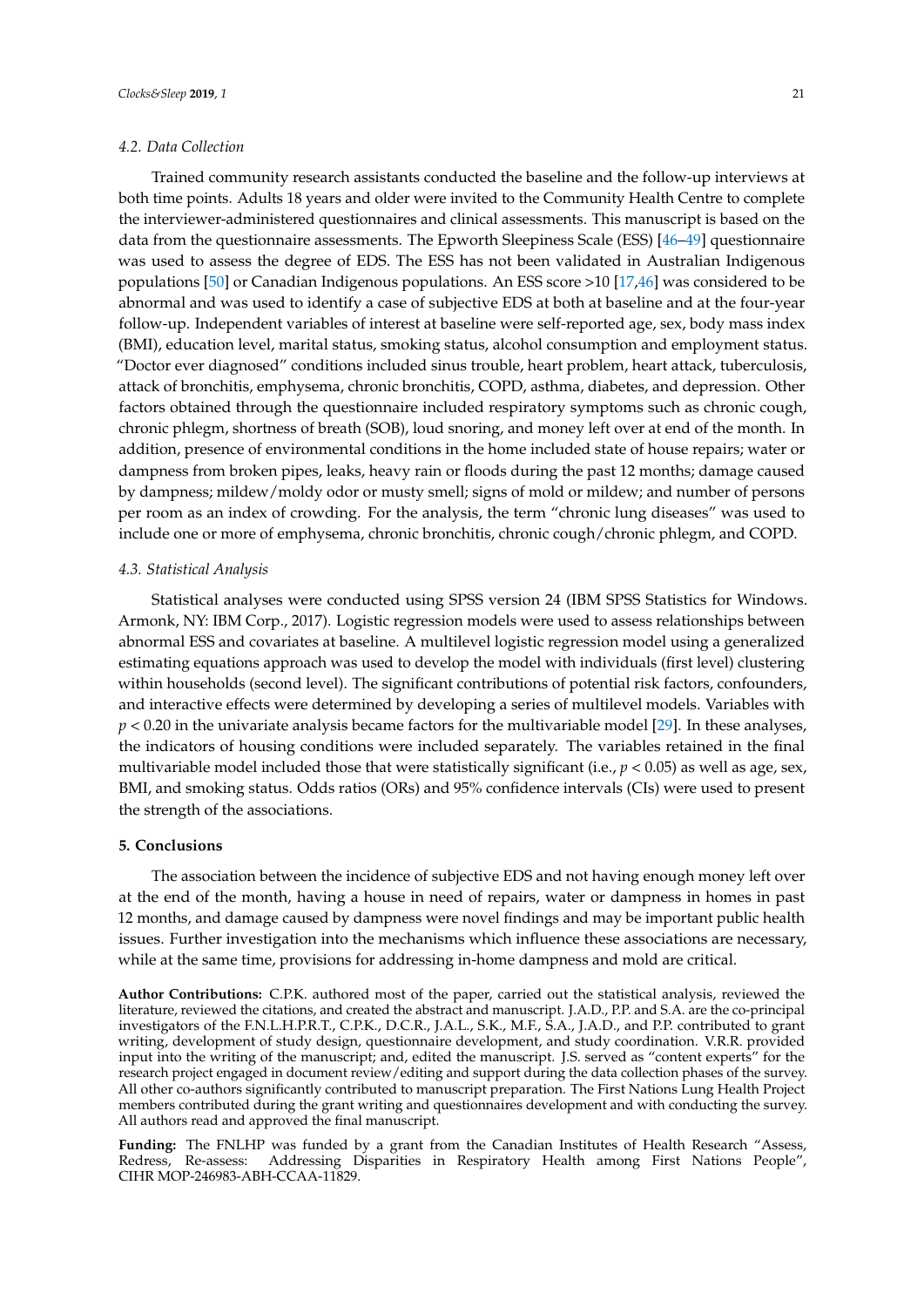**Acknowledgments:** The First Nations Lung Health Project Team consists of: James A. Dosman (Designated Principal Investigator, University of Saskatchewan, Saskatoon, SK, Canada); Punam Pahwa (Co-Principal Investigator, University of Saskatchewan, Saskatoon, SK, Canada); Jo-Ann Episkenew (Co-Principal Investigator (deceased), Former Faculty of Indigenous People's Health Research Centre, University of Regina, SK, Canada), Sylvia Abonyi (Co-Principal Investigator, University of Saskatchewan, Saskatoon, SK, Canada); Co-Investigators: Mark Fenton, John Gordon, Bonnie Janzen, Chandima P. Karunanayake, Malcolm King, Shelley Kirychuk, Niels Koehncke, Joshua A. Lawson, Gregory Marchildon, Lesley McBain, Donna C. Rennie, Vivian R. Ramsden, Ambikaipakan Senthilselvan; Collaborators: Amy Zarzeczny; Louise Hagel, Breanna Davis, John Dosman, Roland Dyck, Thomas Smith-Windsor, William Albritton; External Advisor: Janet Smylie; Project Manager: Kathleen McMullin; Community Partners: Jeremy Seeseequasis; Raina Henderson; Arnold Naytowhow; Laurie Jimmy. We are grateful for the contributions from Elders and community leaders that facilitated the engagement necessary for the study, and all participants who donated their time to participate.

**Conflicts of Interest:** The authors declare that there is no conflict of interest regarding the publication of this article. The founding sponsors had no role in the design of the study; in the collection, analyses, or interpretation of data; in the writing of the manuscript, and in the decision to publish the results.

### **Abbreviations**

| Excessive daytime sleepiness          |
|---------------------------------------|
| <b>Epworth Sleepiness Scale</b>       |
| First Nations Lung Health Project     |
| Body Mass Index                       |
| Chronic Obstructive Pulmonary Disease |
| Shortness of Breath                   |
| <b>Standard Deviation</b>             |
| Multiple Sleep Latency Test           |
|                                       |

### **References**

- <span id="page-9-0"></span>1. National Sleep Foundation. What Is Excessive Sleepiness? Available online: [https://sleepfoundation.org/](https://sleepfoundation.org/excessivesleepiness/content/what-excessive-sleepiness) [excessivesleepiness/content/what-excessive-sleepiness](https://sleepfoundation.org/excessivesleepiness/content/what-excessive-sleepiness) (accessed on 26 April 2018).
- <span id="page-9-1"></span>2. Chastens, E.R.; Olshansky, E. Daytime sleepiness, diabetes, and psychological well-being. *Issues Ment. Health Nurs.* **2008**, *29*, 1134–1150. [\[CrossRef\]](http://dx.doi.org/10.1080/01612840802319878) [\[PubMed\]](http://www.ncbi.nlm.nih.gov/pubmed/18853351)
- <span id="page-9-2"></span>3. Mirghani, H.O.; Elbadawi, A.S. Depression, anxiety, and daytime sleepiness among type 2 diabetic patients and their correlation with the diabetes control: A case-control study. *J. Taibah Univ. Medical. Sci.* **2016**, *11*, 374–379. [\[CrossRef\]](http://dx.doi.org/10.1016/j.jtumed.2016.05.009)
- <span id="page-9-3"></span>4. Newman, A.B.; Spiekerman, C.F.; Enright, P.; Lefkowitz, D.; Manolio, T.; Reynolds, C.F.; Robbins, J. Daytime sleepiness predicts mortality and cardiovascular disease in older adults. The Cardiovascular Health Study Research Group. *J. Am. Geriatr. Soc.* **2000**, *48*, 115–123. [\[CrossRef\]](http://dx.doi.org/10.1111/j.1532-5415.2000.tb03901.x) [\[PubMed\]](http://www.ncbi.nlm.nih.gov/pubmed/10682939)
- <span id="page-9-4"></span>5. Endeshaw, Y.; Rice, T.B.; Schwartz, A.V.; Stone, K.L.; Manini, T.M.; Suzanne Satterfield, S.; Cummings, S.; Harris, T.; Pahor, M.; for the Health ABC Study. Snoring, Daytime Sleepiness, and Incident Cardiovascular Disease in The Health, Aging, and Body Composition Study. *Sleep* **2013**, *36*, 1737–1745. [\[CrossRef\]](http://dx.doi.org/10.5665/sleep.3140) [\[PubMed\]](http://www.ncbi.nlm.nih.gov/pubmed/24179308)
- <span id="page-9-5"></span>6. Šiarnik, P.; Klobuˇcníková, K.; Šurda, P.; Putala, M.; Šutovský, S.; Kollár, B.; Turˇcáni, P. Excessive Daytime Sleepiness in Acute Ischemic Stroke: Association with Restless Legs Syndrome, Diabetes Mellitus, Obesity, and Sleep-Disordered Breathing. *J. Clin. Sleep Med.* **2018**, *14*, 95–100. [\[CrossRef\]](http://dx.doi.org/10.5664/jcsm.6890) [\[PubMed\]](http://www.ncbi.nlm.nih.gov/pubmed/29117882)
- <span id="page-9-6"></span>7. Chellappa, S.L.; Schröder, C.; Cajochen, C. Chronobiology, excessive daytime sleepiness and depression: Is there a link? *Sleep Med.* **2009**, *10*, 505–514. [\[CrossRef\]](http://dx.doi.org/10.1016/j.sleep.2008.05.010) [\[PubMed\]](http://www.ncbi.nlm.nih.gov/pubmed/18824409)
- <span id="page-9-7"></span>8. Guda, N.; Partington, S.; Shaw, M.J.; Leo, G.; Vakil, N. Unrecognized GERD symptoms are associated with excessive daytime sleepiness in patients undergoing sleep studies. *Dig. Dis. Sci.* **2007**, *52*, 2873–2876. [\[CrossRef\]](http://dx.doi.org/10.1007/s10620-007-9768-6) [\[PubMed\]](http://www.ncbi.nlm.nih.gov/pubmed/17406821)
- <span id="page-9-8"></span>9. Sergio Garbarino, S.; Durando, P.; Guglielmi, O.; Dini, G.; Francesca Bersi, F.; Fornarino, S.; Toletone, A.; Chiorri, C.; Magnavita, N. Sleep Apnea, Sleep Debt and Daytime Sleepiness Are Independently Associated with Road Accidents. A Cross-Sectional Study on Truck Drivers. *PLoS ONE* **2016**, *11*, e0166262. [\[CrossRef\]](http://dx.doi.org/10.1371/journal.pone.0166262) [\[PubMed\]](http://www.ncbi.nlm.nih.gov/pubmed/27902703)
- 10. Özer, C.; Etciba¸sı, S.; Öztürk, L. Daytime sleepiness and sleep habits as risk factors of traffic accidents in a group of Turkish public transport drivers. *Int. J. Clin. Exp. Med.* **2014**, *7*, 268–273. [\[PubMed\]](http://www.ncbi.nlm.nih.gov/pubmed/24482715)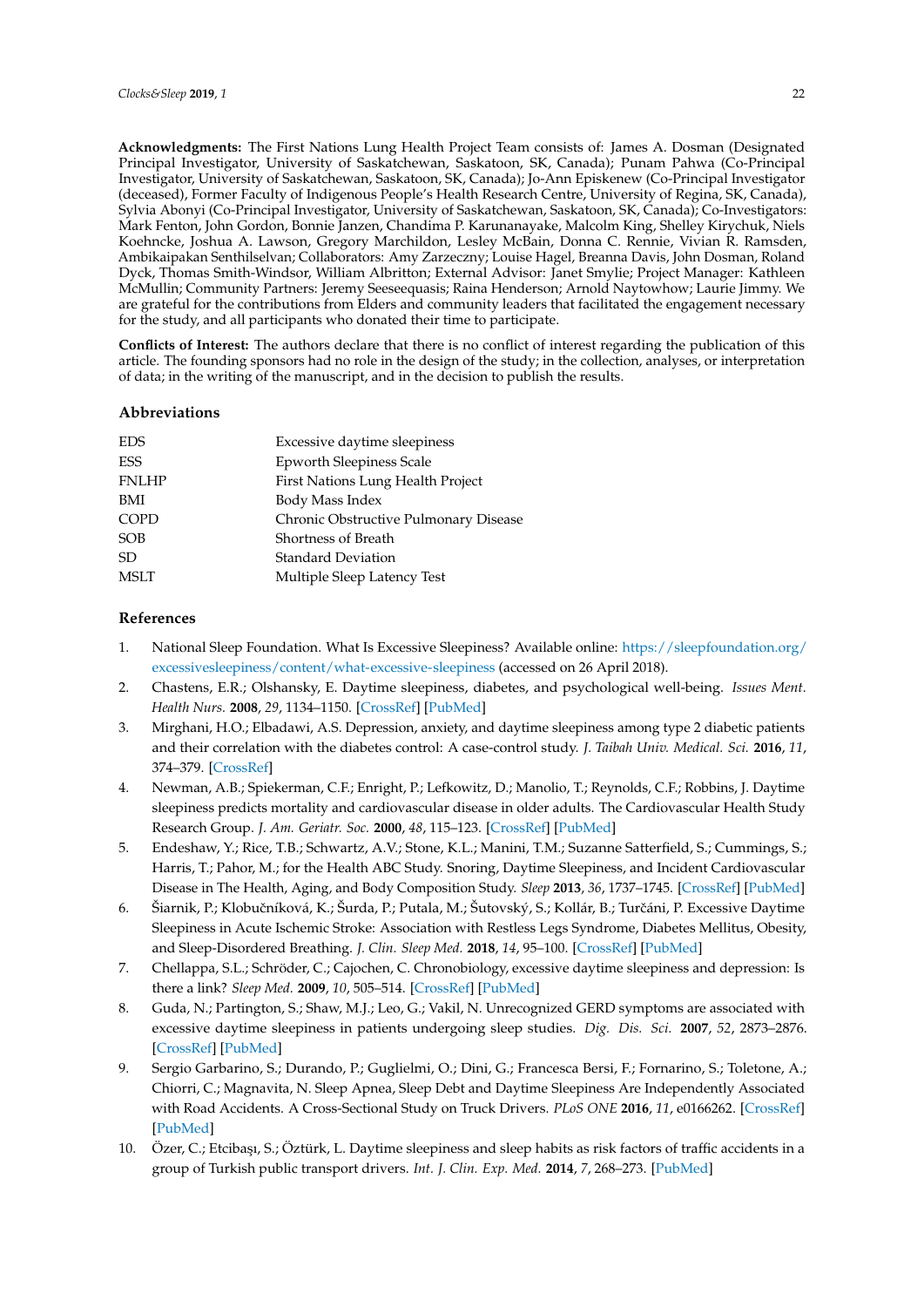- 11. Garbarino, S.; Nobili, L.; Beelke, M.; De Carli, F.; Ferrillo, F. The contributing role of sleepiness in highway vehicle accidents. *Sleep* **2001**, *24*, 203–206. [\[CrossRef\]](http://dx.doi.org/10.1093/sleep/24.2.1a) [\[PubMed\]](http://www.ncbi.nlm.nih.gov/pubmed/11247057)
- 12. Connor, J.; Norton, R.; Ameratunga, S.; Robinson, E.; Civil, I.; Dunn, R.; Bailey, J.; Jackson, R. Driver sleepiness and risk of serious injury to car occupants: Population based case control study. *BMJ* **2002**, *324*, 1125. [\[CrossRef\]](http://dx.doi.org/10.1136/bmj.324.7346.1125) [\[PubMed\]](http://www.ncbi.nlm.nih.gov/pubmed/12003884)
- 13. Tefft, B.C. Prevalence of motor vehicle crashes involving drowsy drivers, United States, 1999–2008. *Accid Anal. Prev.* **2012**, *45*, 180–186. [\[CrossRef\]](http://dx.doi.org/10.1016/j.aap.2011.05.028) [\[PubMed\]](http://www.ncbi.nlm.nih.gov/pubmed/22269499)
- <span id="page-10-0"></span>14. Gonçalves, M.; Amici, R.; Lucas, R.; Åkerstedt, T.; Cirignotta, F.; Horne, J.; Léger, D.; McNicholas, W.T.; Partinen, M.; Téran-Santos, J.; et al. Sleepiness at the wheel across Europe: A survey of 19 countries. *J. Sleep Res.* **2015**, *24*, 242–253. [\[CrossRef\]](http://dx.doi.org/10.1111/jsr.12267) [\[PubMed\]](http://www.ncbi.nlm.nih.gov/pubmed/25581328)
- <span id="page-10-1"></span>15. Jaussent, I.; Morin, C.M.; Ivers, H.; Dauvilliers, Y. Incidence, worsening and risk factors of daytime sleepiness in a population-based 5-year longitudinal study. *Sci. Rep.* **2017**, *7*, 1372. [\[CrossRef\]](http://dx.doi.org/10.1038/s41598-017-01547-0) [\[PubMed\]](http://www.ncbi.nlm.nih.gov/pubmed/28465612)
- <span id="page-10-2"></span>16. Pahwa, P.; Karunanayake, C.P.; Hagel, L.; Gjevre, J.A.; Rennie, D.; Lawson, J.; Dosman, J.A. Prevalence of high Epworth sleepiness scale in a rural population. *Can. Respir. J.* **2012**, *19*, e10–e14. [\[CrossRef\]](http://dx.doi.org/10.1155/2012/287309) [\[PubMed\]](http://www.ncbi.nlm.nih.gov/pubmed/22536583)
- <span id="page-10-3"></span>17. Gjevre, J.A.; Pahwa, P.; Karunanayake, C.; Hagel, L.; Rennie, D.; Lawson, J.; Dyck, R.; Dosman, J.; Saskatchewan Rural Health Study Team. Excessive daytime sleepiness among rural residents in Saskatchewan. *Can. Respir. J.* **2014**, *21*, 227–233. [\[CrossRef\]](http://dx.doi.org/10.1155/2014/921541) [\[PubMed\]](http://www.ncbi.nlm.nih.gov/pubmed/24791255)
- <span id="page-10-4"></span>18. Van der Spuy, I.; Karunanayake, C.P.; Dosman, J.A.; McMullin, K.; Zhao, G.; Abonyi, S.; Rennie, D.C.; Lawson, J.; Kirychuk, S.; MacDonald, J.; et al. Determinants of excessive daytime sleepiness in two First Nation communities. *BMC Pulm. Med.* **2017**, *17*, 192. [\[CrossRef\]](http://dx.doi.org/10.1186/s12890-017-0536-x) [\[PubMed\]](http://www.ncbi.nlm.nih.gov/pubmed/29233159)
- <span id="page-10-5"></span>19. Stringhini, S.; Haba-Rubio, J.; Marques-Vidal, P.; Waeber, G.; Preisig, M.; Guessous, I.; Bovet, P.; Vollenweider, P.; Tafti, M.; Heinzer, R. Association of socioeconomic status with sleep disturbances in the Swiss population-based CoLaus study. *Sleep Med.* **2015**, *16*, 469–476. [\[CrossRef\]](http://dx.doi.org/10.1016/j.sleep.2014.12.014) [\[PubMed\]](http://www.ncbi.nlm.nih.gov/pubmed/25777484)
- <span id="page-10-6"></span>20. Jarrin, D.C.; McGrath, J.J.; Silverstein, J.E.; Drake, C. Objective and subjective socioeconomic gradients exist for sleep quality, sleep latency, sleep duration, weekend oversleep, and daytime sleepiness in adults. *Behav. Sleep Med.* **2013**, *11*, 144–158. [\[CrossRef\]](http://dx.doi.org/10.1080/15402002.2011.636112) [\[PubMed\]](http://www.ncbi.nlm.nih.gov/pubmed/23136841)
- <span id="page-10-7"></span>21. Mendell, M.J.; Mirer, A.G.; Cheung, K.; Tong, M.; Douwes, J. Respiratory and allergic health effects of dampness, mold, and dampness-related agents: A review of the epidemiologic evidence. *Environ. Health Perspect.* **2011**, *119*, 748–756. [\[CrossRef\]](http://dx.doi.org/10.1289/ehp.1002410) [\[PubMed\]](http://www.ncbi.nlm.nih.gov/pubmed/21269928)
- 22. Tischer, C.; Chen, C.M.; Heinrich, J. Association between domestic mould and mould components, and asthma and allergy in children: A systematic review. *Eur. Respir. J.* **2011**, *38*, 812–824. [\[CrossRef\]](http://dx.doi.org/10.1183/09031936.00184010) [\[PubMed\]](http://www.ncbi.nlm.nih.gov/pubmed/21540311)
- <span id="page-10-8"></span>23. Tischer, C.G.; Hohmann, C.; Thiering, E.; Herbarth, O.; Müller, A.; Henderson, J.; Granell, R.; Fantini, M.P.; Luciano, L.; Bergström, A.; et al. Meta-analysis of mould and dampness exposure on asthma and allergy in eight European birth cohorts: An ENRIECO initiative. *Allergy* **2011**, *66*, 1570–1579. [\[CrossRef\]](http://dx.doi.org/10.1111/j.1398-9995.2011.02712.x) [\[PubMed\]](http://www.ncbi.nlm.nih.gov/pubmed/21923669)
- <span id="page-10-9"></span>24. Packer, C.N.; Stewart-Brown, S.; Fowle, S.E. Damp housing and adult health: Results from a lifestyle study in Worcester, England. *J. Epidemiol. Community Health* **1994**, *48*, 555–559. [\[CrossRef\]](http://dx.doi.org/10.1136/jech.48.6.555) [\[PubMed\]](http://www.ncbi.nlm.nih.gov/pubmed/7830009)
- <span id="page-10-11"></span>25. Janson, C.; Norbäck, D.; Omenaas, E.; Gislason, T.; Nyström, L.; Jõgi, R.; Lindberg, E.; Gunnbjörnsdottir, M.; Norrman, E.; Wentzel-Larsen, T.; et al. Insomnia is more common among subjects living in damp buildings. *Occup. Environ. Med.* **2005**, *62*, 113–118. [\[CrossRef\]](http://dx.doi.org/10.1136/oem.2003.011379) [\[PubMed\]](http://www.ncbi.nlm.nih.gov/pubmed/15657193)
- <span id="page-10-10"></span>26. Tiesler, C.; Thiering, E.; Tischer, C.; Lehmann, I.; Schaaf, B.; von Berg, A.; Heinrich, J. Exposure to visible mould or dampness at home and sleep problems in children: Results from the LISAplus study. *Environ. Res.* **2015**, *137*, 357–363. [\[CrossRef\]](http://dx.doi.org/10.1016/j.envres.2014.11.023) [\[PubMed\]](http://www.ncbi.nlm.nih.gov/pubmed/25601739)
- <span id="page-10-12"></span>27. Hara, C.; Stewart, R.; Lima-Costa, M.F.; Rocha, F.P.; Fuzikawa, C.; Uchoa, E.; Firmo, J.O.A.; Castro-Costa, E. Insomnia Subtypes and Their Relationship to Excessive Daytime Sleepiness in Brazilian Community-Dwelling Older Adults. *Sleep* **2011**, *34*, 1111–1117. [\[CrossRef\]](http://dx.doi.org/10.5665/SLEEP.1172) [\[PubMed\]](http://www.ncbi.nlm.nih.gov/pubmed/21804673)
- <span id="page-10-13"></span>28. Kao, C.C.; Huang, C.J.; Wang, M.Y.; Tsai, P.S. Insomnia: Prevalence and its impact on excessive daytime sleepiness and psychological well-being in the adult Taiwanese population. *Qual. Life Res.* **2008**, *17*, 1073–1080. [\[CrossRef\]](http://dx.doi.org/10.1007/s11136-008-9383-9) [\[PubMed\]](http://www.ncbi.nlm.nih.gov/pubmed/18752042)
- <span id="page-10-14"></span>29. Hosmer, D.W.; Lemeshow, S.; Sturdivant, R.X. Model-building strategies and methods for logistic regression. In *Applied Logistic Regression*, 3rd ed.; John Wiley & Sons Inc.: Hoboken, NJ, USA, 2013; pp. 89–144.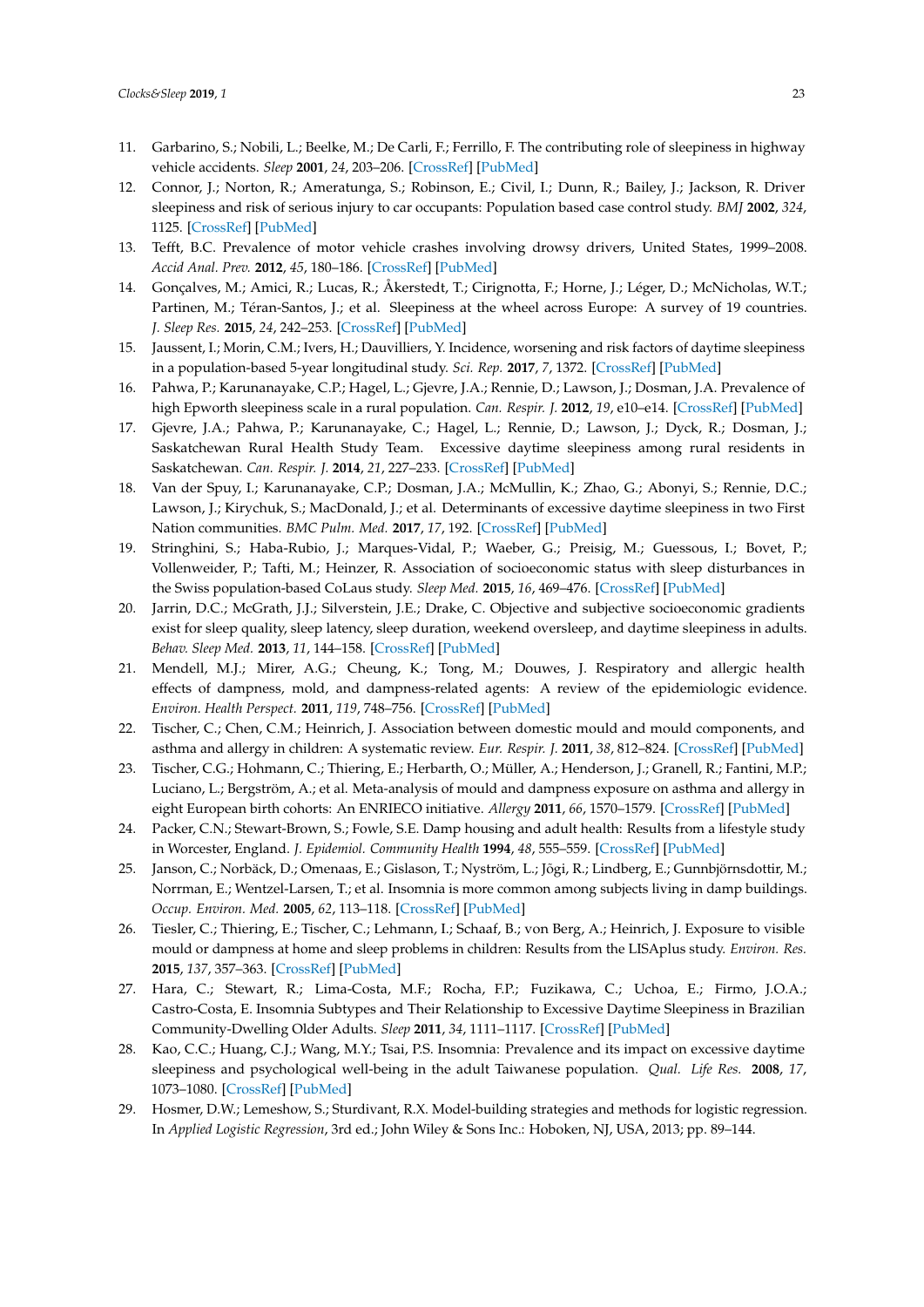- <span id="page-11-0"></span>30. Statistics Canada. *Census in Brief: The Housing Conditions of Aboriginal People in Canada*; Catalogue no. 98-200-X2016021; Statistics Canada: Ottawa, ON, Canada, 2017. Available online: [http://www12.](http://www12.statcan.gc.ca/census-recensement/2016/as-sa/98-200-x/2016021/98-200-x2016021-eng.pdf) [statcan.gc.ca/census-recensement/2016/as-sa/98-200-x/2016021/98-200-x2016021-eng.pdf](http://www12.statcan.gc.ca/census-recensement/2016/as-sa/98-200-x/2016021/98-200-x2016021-eng.pdf) (accessed on 26 April 2018).
- <span id="page-11-1"></span>31. Carrière, G.M.; Garner, R.; Sanmartin, C. Housing conditions and respiratory hospitalizations among First Nations people in Canada. *Health Rep.* **2017**, *28*, 9–15. [\[PubMed\]](http://www.ncbi.nlm.nih.gov/pubmed/28422268)
- <span id="page-11-2"></span>32. Larcombe, L.; Nickerson, P.; Singer, M.; Robson, R.; Dantouze, J.; Mckey, L.; Orr, P. Housing conditions in 2 Canadian First Nations Communities. *Int. J. Circumpolar Health* **2011**, *70*, 141–153. [\[CrossRef\]](http://dx.doi.org/10.3402/ijch.v70i2.17806) [\[PubMed\]](http://www.ncbi.nlm.nih.gov/pubmed/21524357)
- <span id="page-11-3"></span>33. Statistics Canada. Aboriginal Statistics at a Glance: 2nd Edition. Available online: [http://www.statcan.gc.](http://www.statcan.gc.ca/pub/89-645-x/89-645-x2015001-eng.pdf) [ca/pub/89-645-x/89-645-x2015001-eng.pdf](http://www.statcan.gc.ca/pub/89-645-x/89-645-x2015001-eng.pdf) (accessed on 4 May 2018).
- <span id="page-11-4"></span>34. Statistics Canada. *2016 Census of Population, Data Tables, 2016 Census-Aboriginal Identity (9), Employment Income Statistics*; Statistics Canada Catalogue no. 98-400-X2016268; Statistics Canada: Ottawa, ON, Canada, 2018. Available online: <https://www12.statcan.gc.ca/census-recensement/2016/rt-td/ap-pa-eng.cfm> (accessed on 28 June 2018).
- <span id="page-11-5"></span>35. Talala, K.M.; Martelin, T.P.; Haukkala, A.H.; Härkänen, T.T.; Prättälä, R.S. Socio-economic differences in self-reported insomnia and stress in Finland from 1979 to 2002: A population-based repeated cross-sectional survey. *BMC Public Health* **2012**, *12*, 650. [\[CrossRef\]](http://dx.doi.org/10.1186/1471-2458-12-650) [\[PubMed\]](http://www.ncbi.nlm.nih.gov/pubmed/22889044)
- <span id="page-11-6"></span>36. Fernandez-Mendoza, J.; Vgontzas, A.N. Insomnia and Its Impact on Physical and Mental Health. *Curr. Psychiatry Rep.* **2013**, *15*, 418. [\[CrossRef\]](http://dx.doi.org/10.1007/s11920-013-0418-8) [\[PubMed\]](http://www.ncbi.nlm.nih.gov/pubmed/24189774)
- <span id="page-11-7"></span>37. Adams, R.J.; Appleton, S.L.; Vakulin, A.; Lang, C.; Martin, S.A.; Taylor, A.W.; McEvoy, R.D.; Antic, N.A.; Catcheside, P.G.; Wittert, G.A. Association of daytime sleepiness with obstructive sleep apnoea and comorbidities varies by sleepiness definition in a population cohort of men. *Respirology* **2016**, *21*, 1314–1321. [\[CrossRef\]](http://dx.doi.org/10.1111/resp.12829) [\[PubMed\]](http://www.ncbi.nlm.nih.gov/pubmed/27312673)
- <span id="page-11-8"></span>38. Chambers, E.; Pichardo, M.S.; Rosenbaum, E. Sleep and the housing and neighborhood environment of urban Latino adults living in low-income housing: The AHOME Study. *Behav. Sleep Med.* **2016**, *14*, 169–184. [\[CrossRef\]](http://dx.doi.org/10.1080/15402002.2014.974180) [\[PubMed\]](http://www.ncbi.nlm.nih.gov/pubmed/25386692)
- <span id="page-11-9"></span>39. Strøm-Tejsen, P.; Zukowska, D.; Wargocki, P.; Wyon, D.P. The effects of bedroom air quality on sleep and next-day performance. *Indoor Air* **2016**, *26*, 679–686. [\[CrossRef\]](http://dx.doi.org/10.1111/ina.12254) [\[PubMed\]](http://www.ncbi.nlm.nih.gov/pubmed/26452168)
- <span id="page-11-10"></span>40. Wilsmore, B.R.; Grunstein, R.R.; Fransen, M.; Woodward, M.; Norton, R.; Ameratunga, S. Sleep habits, insomnia, and daytime sleepiness in a large and healthy community-based sample of New Zealanders. *J. Clin. Sleep Med.* **2013**, *9*, 559–566. [\[CrossRef\]](http://dx.doi.org/10.5664/jcsm.2750) [\[PubMed\]](http://www.ncbi.nlm.nih.gov/pubmed/23772189)
- <span id="page-11-11"></span>41. Statistics Canada. Census Profile. 2016 Census. Beardy's 97 and Okemasis 96, IRI [Census subdivision], Saskatchewan and Saskatchewan [Province] (Table). Statistics Canada Catalogue no. 98-316-X2016001. Ottawa. Released November 29, 2017. Available online: [https://www12.statcan.gc.ca/census-recensement/](https://www12.statcan.gc.ca/census-recensement/2016/dp-pd/prof/index.cfm?Lang=E) [2016/dp-pd/prof/index.cfm?Lang=E](https://www12.statcan.gc.ca/census-recensement/2016/dp-pd/prof/index.cfm?Lang=E) (accessed on 29 August 2018).
- <span id="page-11-12"></span>42. Statistics Canada. Census Profile. 2016 Census. Montreal Lake 106, IRI [Census subdivision], Saskatchewan and New Brunswick [Province] (Table). Statistics Canada Catalogue no. 98-316-X2016001. Ottawa. Released November 29, 2017. Available online: [https://www12.statcan.gc.ca/census-recensement/2016/dp-pd/](https://www12.statcan.gc.ca/census-recensement/2016/dp-pd/prof/index.cfm?Lang=E) [prof/index.cfm?Lang=E](https://www12.statcan.gc.ca/census-recensement/2016/dp-pd/prof/index.cfm?Lang=E) (accessed on 29 August 2018).
- <span id="page-11-13"></span>43. Aurora, R.N.; Caffo, B.; Crainiceanu, C.; Punjabi, N.M. Correlating Subjective and Objective Sleepiness: Revisiting the Association Using Survival Analysis. *Sleep* **2011**, *34*, 1707–1714. [\[CrossRef\]](http://dx.doi.org/10.5665/sleep.1442) [\[PubMed\]](http://www.ncbi.nlm.nih.gov/pubmed/22131609)
- <span id="page-11-14"></span>44. Pahwa, P.; Abonyi, S.; Karunanayake, C.; Rennie, D.C.; Janzen, B.; Kirychuk, S.; Lawson, J.A.; Katapally, T.; McMullin, K.; Seeseequasis, J.; et al. A community-based participatory research methodology to address, redress, and reassess disparities in respiratory health among First Nations. *BMC Res. Notes* **2015**, *8*, 199–209. [\[CrossRef\]](http://dx.doi.org/10.1186/s13104-015-1137-5) [\[PubMed\]](http://www.ncbi.nlm.nih.gov/pubmed/25981585)
- <span id="page-11-15"></span>45. Canadian Institutes of Health Research; Natural Sciences and Engineering Research Council of Canada; Social Sciences and Humanities Research Council of Canada. Tri-Council Policy Statement: Ethical Conduct for Research Involving Humans. December 2014. Available online: [http://www.pre.ethics.gc.ca/pdf/eng/](http://www.pre.ethics.gc.ca/pdf/eng/tcps2-2014/TCPS_2_FINAL_Web.pdf) [tcps2-2014/TCPS\\_2\\_FINAL\\_Web.pdf](http://www.pre.ethics.gc.ca/pdf/eng/tcps2-2014/TCPS_2_FINAL_Web.pdf) (accessed on 31 August 2018).
- <span id="page-11-16"></span>46. Johns, M.W. A new method for measuring daytime sleepiness: The Epworth Sleepiness Scale. *Sleep* **1991**, *14*, 540–545. [\[CrossRef\]](http://dx.doi.org/10.1093/sleep/14.6.540) [\[PubMed\]](http://www.ncbi.nlm.nih.gov/pubmed/1798888)
- 47. Johns, M.W. Reliability and factor analysis of the Epworth Sleepiness Scale. *Sleep* **1992**, *15*, 376–381. [\[CrossRef\]](http://dx.doi.org/10.1093/sleep/15.4.376) [\[PubMed\]](http://www.ncbi.nlm.nih.gov/pubmed/1519015)